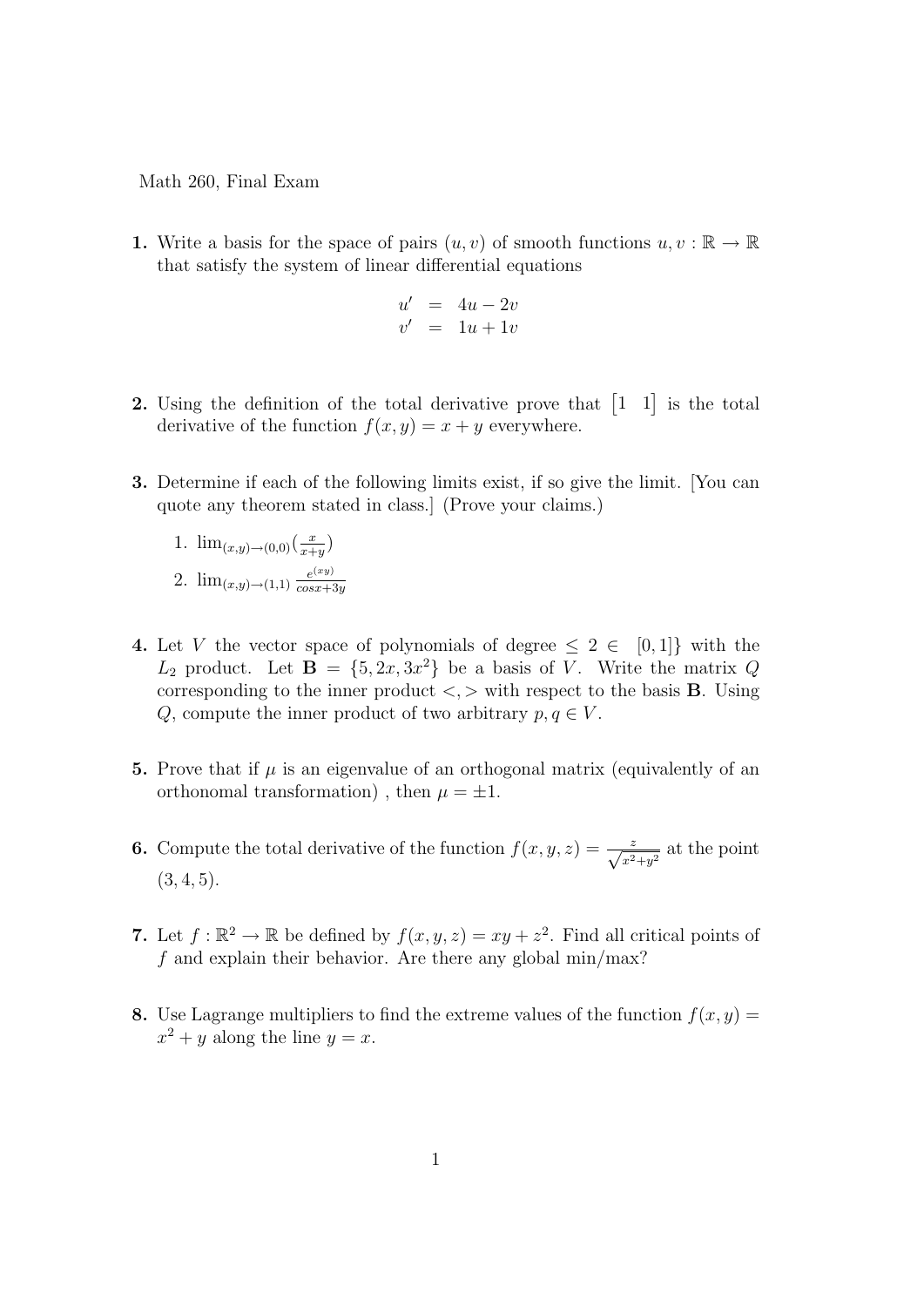- **9.** Evaluate the integral  $\int_D (x + y + z + 1)^3$  where D is the solid bounded by the coordinate planes and the plane  $x + y + z = 1$ . Set up the integral in iterated form (using Fubini's theorem) but do not complete the evaluation.
- **10.** Let S be the surface parametrized by:  $\Phi : [1, 2] \times [0, \pi] \to \mathbb{R}^3$  as

$$
\Phi(u, v) = (u \cos(v), u \sin(v), \frac{1}{2}u^2 \sin(2v)).
$$

Let  $f : \mathbb{R}^3 \to \mathbb{R}$  be defined by  $f(x, y, z) = e^{x + yz}$ . Set up the *complete* iterated integral (using Fubini's theorem):  $\int_S xyz$ . Do not carry out the integration.

11. Compute the best quadratic approximation of the function  $f(x, y) = e^{x+2y}$ at the point  $(0, 0)$ .